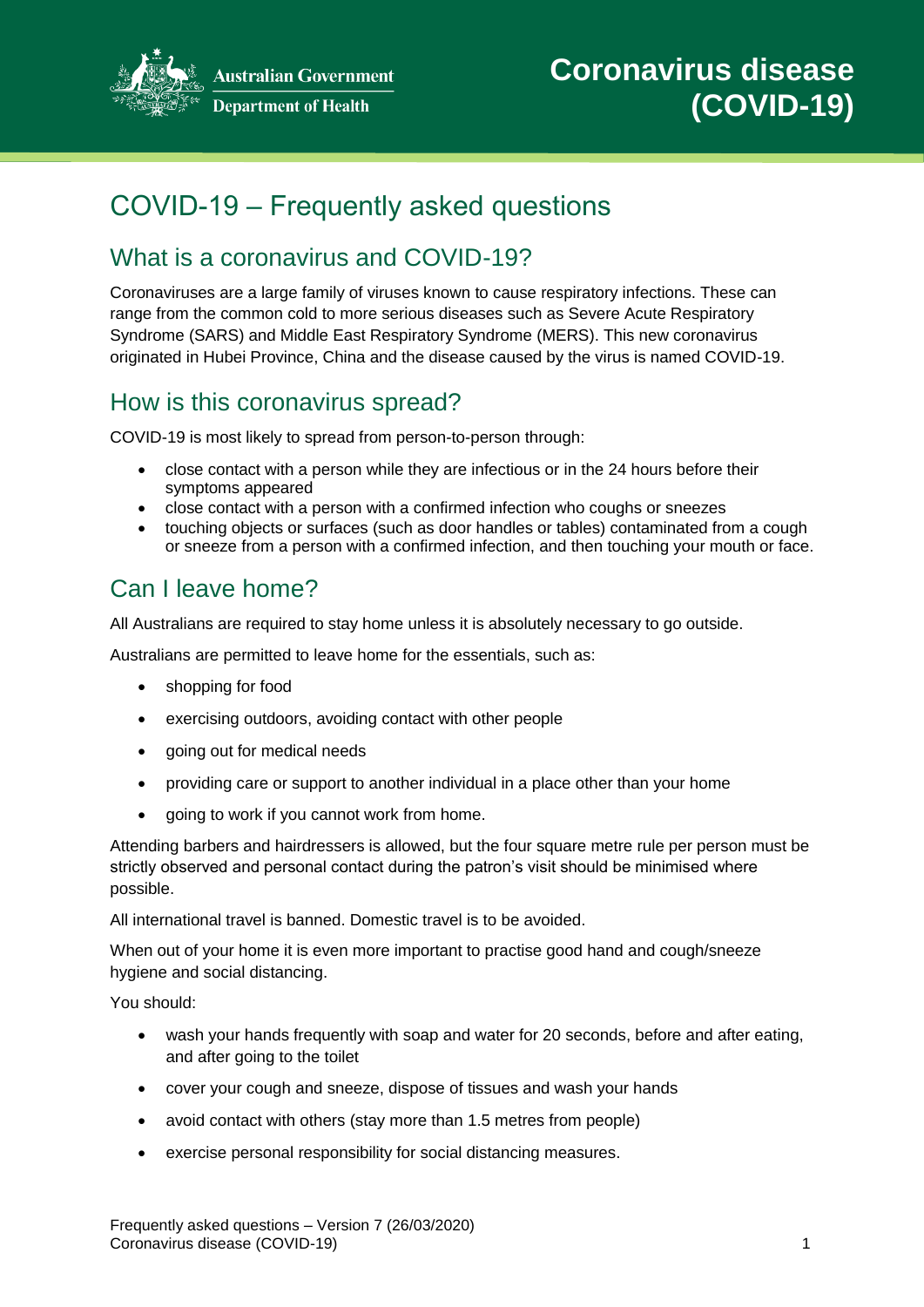## What are the symptoms of COVID-19?

The symptoms of COVID-19 are similar to other colds and flus and include:

- **e** fever
- sore throat
- $\bullet$  cough
- tiredness
- difficulty breathing.

While coronavirus is of concern, it is important to remember that most people displaying these symptoms are likely suffering with a cold or other respiratory illness – not coronavirus.

## What do I do if I develop symptoms?

If you believe you have been exposed to, or have COVID-19, you should phone the National Coronavirus Helpline (1800 020 080) for advice.

## How can we help prevent the spread of coronavirus?

Practising good hand and sneeze/cough hygiene and keeping your distance from others when you are sick is the best defence against most viruses. You should:

- wash your hands frequently with soap and water, before and after eating, and after going to the toilet
- cover your cough and sneeze, dispose of tissues, and use alcohol-based hand sanitiser
- $\bullet$  if unwell, avoid contact with others (stay more than 1.5 metres from people)
- exercise personal responsibility for social distancing measures.

## Should I be tested for COVID-19?

Your doctor will tell you if you should be tested. They will arrange for the test.

You will only be tested if your doctor decides you meet the criteria:

- You have returned from overseas in the past 14 days and you develop respiratory illness with or without fever.
- You have been in close contact with a confirmed COVID-19 case in the past 14 days and you develop respiratory illness with or without fever.
- You have severe community-acquired pneumonia and there is no clear cause.
- You are a healthcare worker who works directly with patients and you have a respiratory illness and a fever

If you meet any of these criteria, your doctor can request you are tested for COVID-19. It is important to remember that many people with symptoms similar to COVID-19 will not have the virus. Only suspected cases are tested to ensure our labs are able to cope with the demand. There is no need to test people who feel well and do not meet the criteria above.

#### Who needs to isolate?

All people who arrive in Australia from midnight 15 March 2020, or think they may have been in close contact with a confirmed case of coronavirus, are required to self-isolate for 14 days.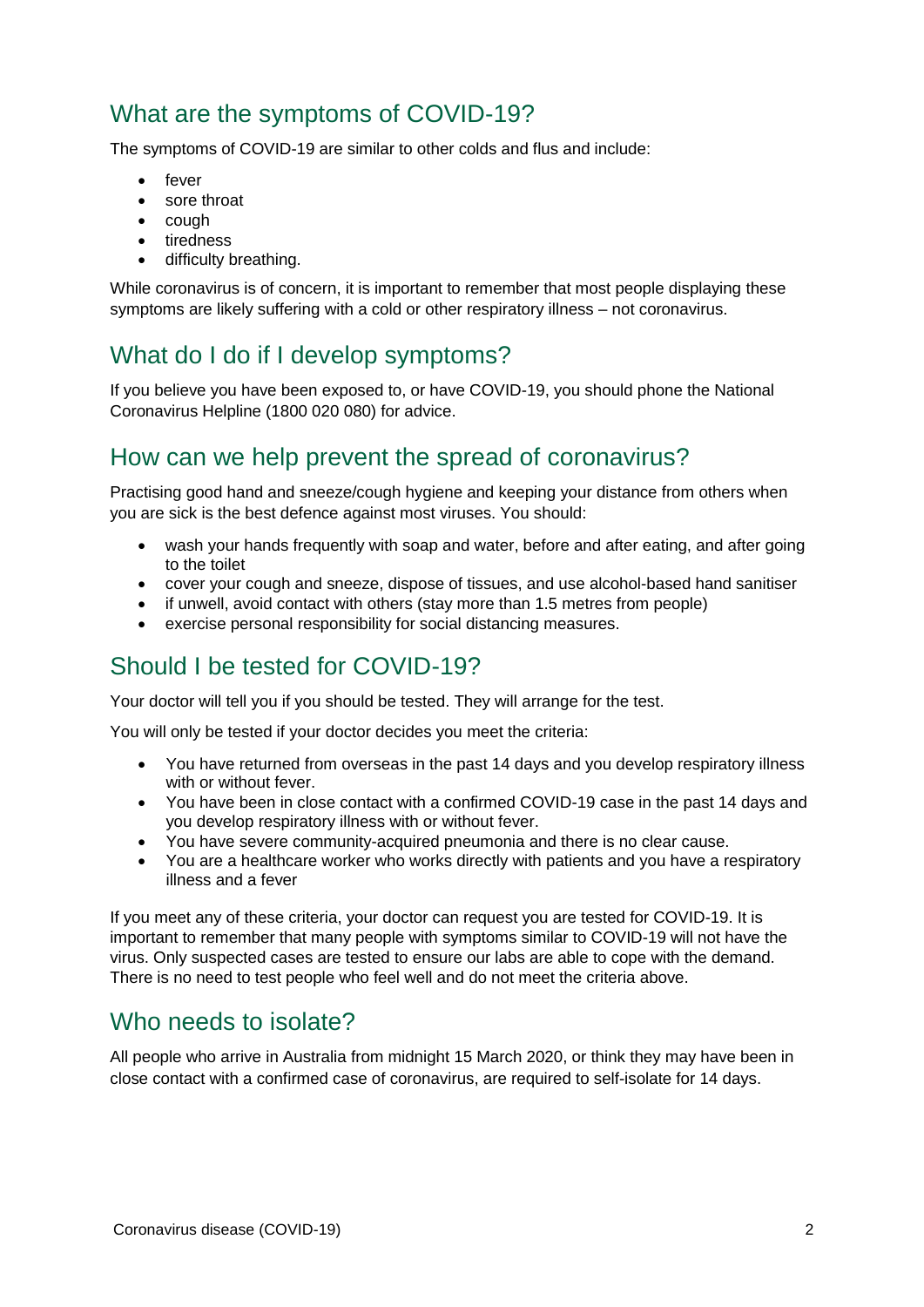## Someone I live with is getting tested for COVID-19. Should I self-isolate and get tested as well?

If a household member is a suspected case, you may need to be isolated. This will be determined by your public health unit on a case-by-case basis. Your public health unit will contact you if you need to isolate. For more information, read our fact sheet on home isolation.

#### What does isolate in your home mean?

If you have been diagnosed with COVID-19, you must stay at home to prevent it spreading to other people. You might also be asked to stay at home if you may have been exposed to the virus.

Staying at home means you:

- do not go to public places such as work, school, shopping centres, childcare or university
- ask someone to get food and other necessities for you and leave them at your front door
- do not let visitors in only people who usually live with you should be in your home

You do not need to wear a mask in your home. If you need to go out to seek medical attention, wear a surgical mask (if you have one) to protect others.

You should stay in touch by phone and on-line with your family and friends. For more information, read our fact sheet on home isolation.

#### What is social distancing, and why is it important?

Social distancing includes ways to stop or slow the spread of infectious diseases. It means less contacts between you and other people.

Social distancing is important because COVID-19 is most likely to spread from person-to-person through:

- direct close contact with a person while they are infectious or in the 24 hours before their symptoms appeared
- close contact with a person with a confirmed infection who coughs or sneezes, or
- touching objects or surfaces (such as doorknobs or tables) contaminated from a cough or sneeze from a person with a confirmed infection, and then touching your mouth or face.
- So, the more space between you and others, the harder it is for the virus to spread.

#### Who is most at risk

In Australia, the people most at risk of getting the virus are:

- travellers who have recently been overseas
- those who have been in close contact with someone who has been diagnosed with COVID-19
- people in detention facilities
- people in group residential settings

People who are more at risk of serious illness if they get the virus are: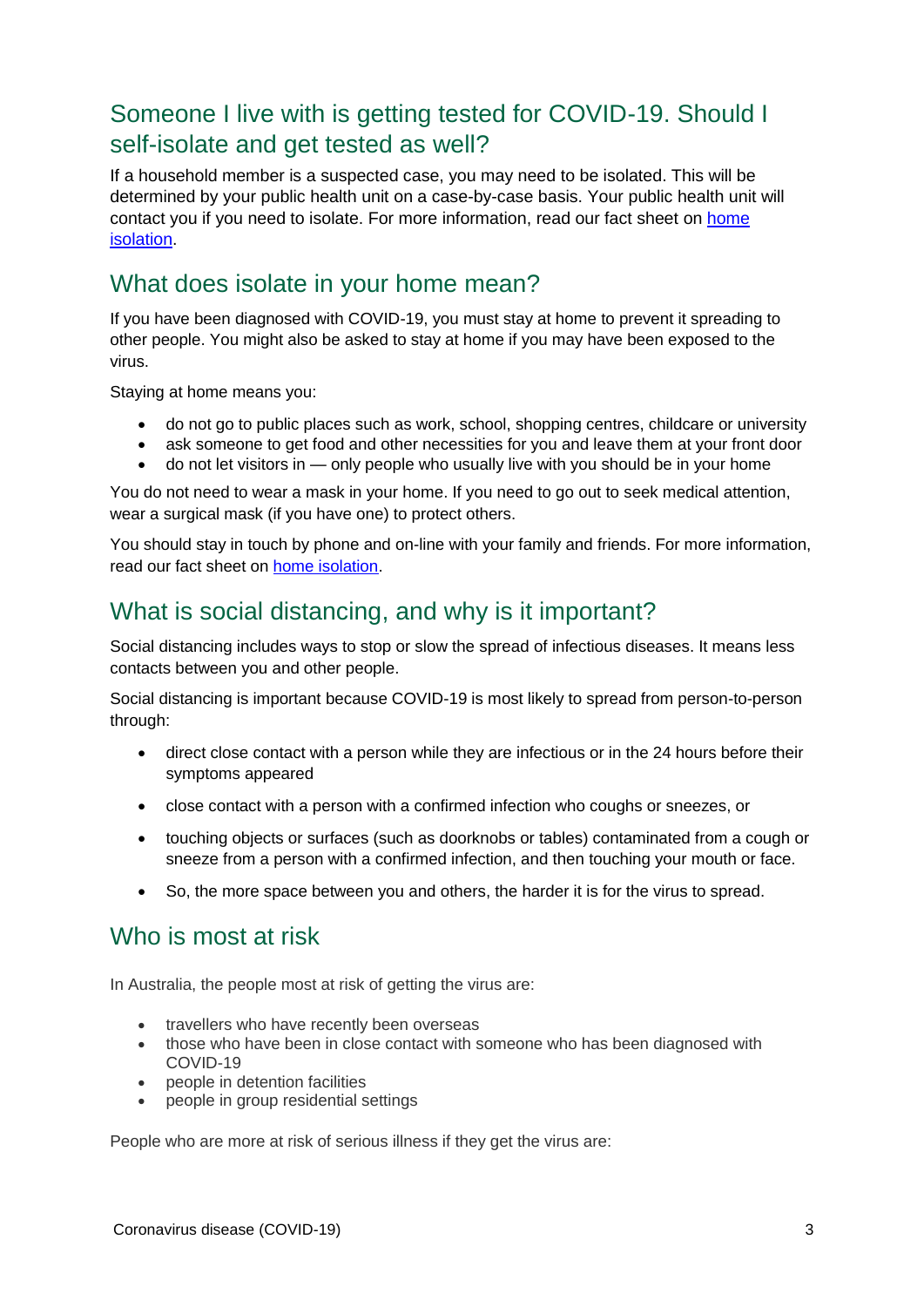- people with compromised immune systems (eg. cancer)
- elderly people
- Aboriginal and Torres Strait Islander people as they have higher rates of chronic illness
- people with chronic medical conditions
- people in group residential settings
- very young children and babies\*

\*At this stage the risk to children and babies, and the role children play in the transmission of COVID-19, is not clear. However, there has so far been a low rate of confirmed COVID-19 cases among children, relative to the broader population.

#### How is the virus treated?

There is no specific treatment for coronaviruses. Antibiotics are not effective against viruses. Most of the symptoms can be treated with supportive medical care.

#### Can I visit family and friends in aged care facilities?

The outbreak of any virus in aged care facilities can cause significant problems. For more information, visit this page on the Health website.

#### What are the limits on public gatherings?

Find out what limits apply to public gatherings to help stop the spread of COVID-19 by visiting this page on the Department of Health website.

#### What about public transport like planes, buses, trains, ride shares and taxis?

Non-essential travel is to be avoided.

The Government recommends that employers offer flexible working arrangements to minimise the number of people catching public transport at any one time. Long distance services carry a higher risk of infection and should be reconsidered at this time.

If possible sit in the back seat of taxis and ride share vehicles.

Group transport of at-risk people, including older people should be avoided where possible.

#### What about working from home?

All Australians are required to stay at home unless it is absolutely necessary to go outside.

Australians are encouraged to work from home where they can.

If you are sick, you must not attend your workplace. You must stay at home and away from others.

### Should I be taking my kids out of childcare or school?

It is safe to send you child to school or childcare.

The Government recommends continuing essential daily activities including school and childcare. If your child is unwell, you should keep them home to avoid spreading their germs to others.